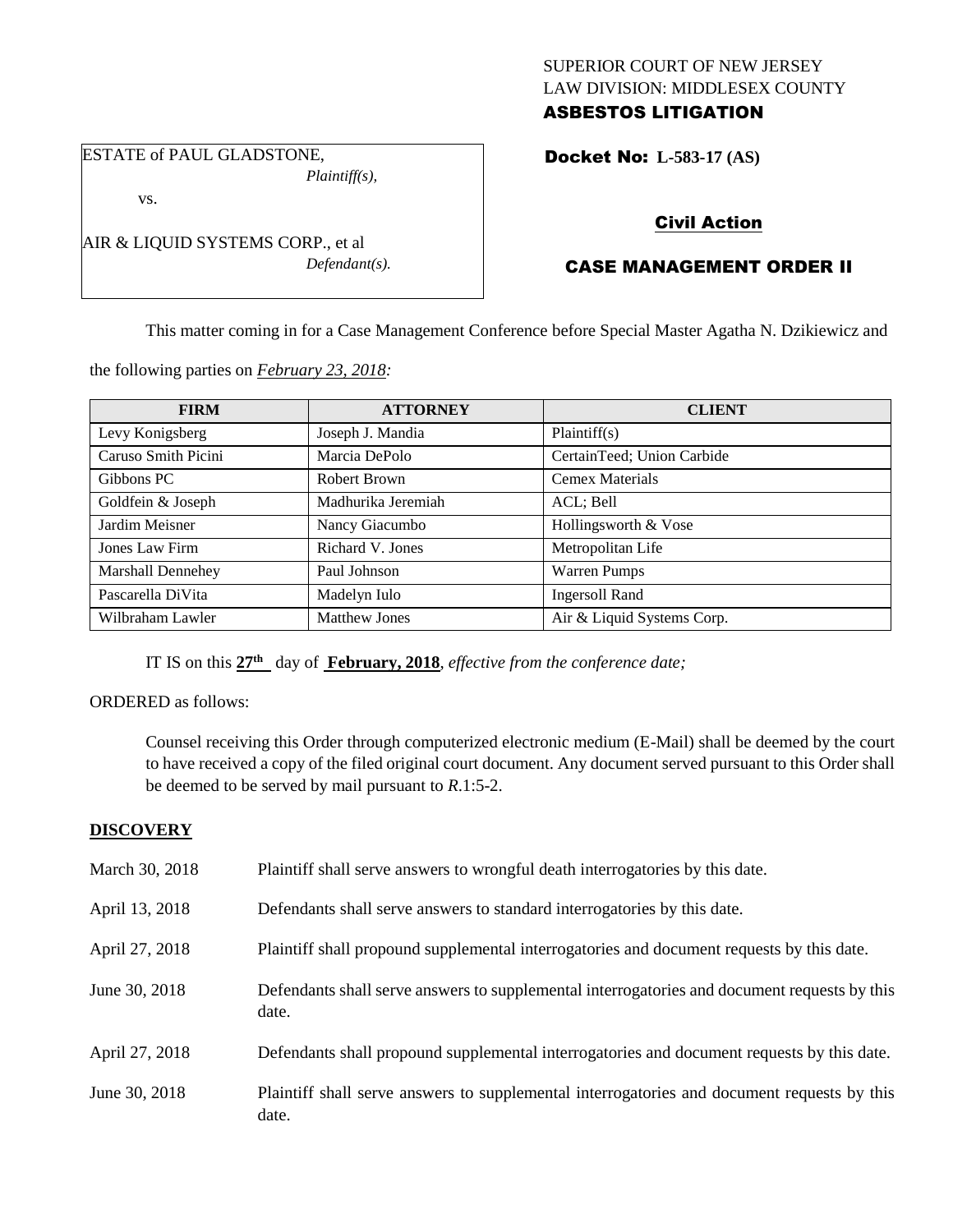- September 28, 2018 Fact discovery, including depositions, shall be completed by this date. Plaintiff's counsel shall contact the Special Master within one week of this deadline if all fact discovery is not completed.
- October 31, 2018 Depositions of corporate representatives shall be completed by this date.

#### **EARLY SETTLEMENT**

November 9, 2018 Settlement demands shall be served on all counsel and the Special Master by this date.

#### **SUMMARY JUDGMENT MOTION PRACTICE**

- November 9, 2018 Plaintiff's counsel shall advise, in writing, of intent not to oppose motions by this date.
- November 23, 2018 Summary judgment motions shall be filed no later than this date.
- December 21, 2018 Last return date for summary judgment motions.

#### **MEDICAL DEFENSE**

March 30, 2018 Plaintiff shall serve updated medical authorizations by this date. October 31, 2018 Plaintiff shall serve medical expert reports by this date. October 31, 2018 Upon request by defense counsel, plaintiff is to arrange for the transfer of pathology specimens and x-rays, if any, by this date. January 31, 2019 Defendants shall identify its medical experts and serve medical reports, if any, by this date. In addition, defendants shall notify plaintiff's counsel (as well as all counsel of record) of a joinder in an expert medical defense by this date.

#### **LIABILITY EXPERT REPORTS**

- October 31, 2018 Plaintiff shall identify its liability experts and serve liability expert reports or a certified expert statement by this date or waive any opportunity to rely on liability expert testimony.
- January 31, 2019 Defendants shall identify its liability experts and serve liability expert reports, if any, by this date or waive any opportunity to rely on liability expert testimony.

#### **ECONOMIST EXPERT REPORTS**

- October 31, 2018 Plaintiff shall identify its expert economists and serve expert economist report(s), if any, by this date or waive any opportunity to rely on economic expert testimony.
- January 9, 2019 Defendants shall identify its expert economists and serve expert economist report(s), if any, by this date or waive any opportunity to rely on economic expert testimony.

#### **EXPERT DEPOSITIONS**

February 25, 2019 Expert depositions shall be completed by this date. To the extent that plaintiff and defendant generic experts have been deposed before, the parties seeking that deposition in this case must file an application before the Special Master and demonstrate the necessity for that deposition.

 $\_$  ,  $\_$  ,  $\_$  ,  $\_$  ,  $\_$  ,  $\_$  ,  $\_$  ,  $\_$  ,  $\_$  ,  $\_$  ,  $\_$  ,  $\_$  ,  $\_$  ,  $\_$  ,  $\_$  ,  $\_$  ,  $\_$  ,  $\_$  ,  $\_$  ,  $\_$  ,  $\_$  ,  $\_$  ,  $\_$  ,  $\_$  ,  $\_$  ,  $\_$  ,  $\_$  ,  $\_$  ,  $\_$  ,  $\_$  ,  $\_$  ,  $\_$  ,  $\_$  ,  $\_$  ,  $\_$  ,  $\_$  ,  $\_$  ,